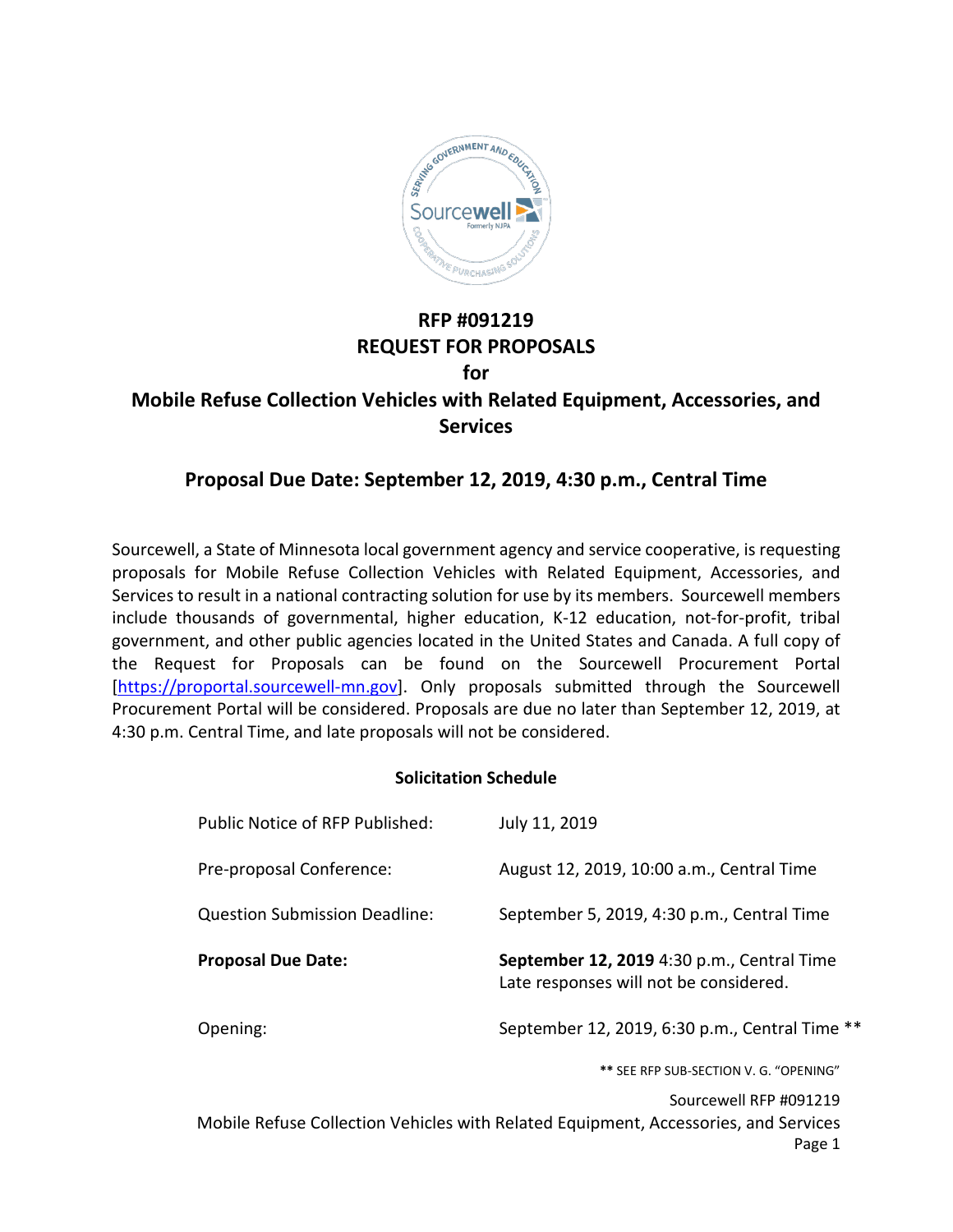## **I. ABOUT SOURCEWELL AND MEMBERS**

## A. SOURCEWELL

Sourcewell is a State of Minnesota local government agency and service cooperative created under the laws of the State of Minnesota (Minnesota Statutes Section 123A.21) that facilitates a competitive public solicitation and contract award process for the benefit of its 50,000+ members across the United States and Canada. Sourcewell's solicitation process complies with Minnesota law and policies, and results in cooperative contracting solutions from which Sourcewell's members procure equipment, products, and services.

Cooperative contracting provides members and vendors increased administrative efficiencies and the power of combined purchasing volume that result in overall cost savings. At times, Sourcewell also partners with other purchasing cooperatives to combine the purchasing volume of their membership into a single solicitation and contract expanding the reach of contracted vendors potential pool of end users.

Sourcewell uses a website-based platform, the Sourcewell Procurement Portal, through which all proposals to this RFP must be submitted.

#### B. MEMBERS AND USE OF RESULTING CONTRACTS

Membership in Sourcewell is open to government and non-profit entities across the United States and Canada; such as municipal, state/province, K-12 and higher education, tribal government, and other public entities. Access to contracted equipment, products, or services by Members is typically through a purchase order issued directly to the applicable vendor. A Member may request additional terms or conditions related to a purchase. Use of Sourcewell contracts is voluntary and Members retain the right to obtain similar equipment, products, or services from other sources.

To meet Members' needs, public notice of this RFP has been broadly published, including notification to each state-level procurement departments for possible re-posting. As required by certain states, an Appendix of Members is included in this RFP and can be found in the Sourcewell Procurement Portal. Affidavits of Publication will be available at the conclusion of the solicitation process.

*For Canadian entities:* This RFP is intended to include municipalities and publicly-funded academic institutions, school boards, health authorities, and social services (MASH sectors); including members of the Rural Municipalities of Alberta (RMA), and their represented Associations: Saskatchewan Association of Rural Municipalities (SARM), Saskatchewan Urban Municipalities Association (SUMA), and Association of Manitoba Municipalities (AMM).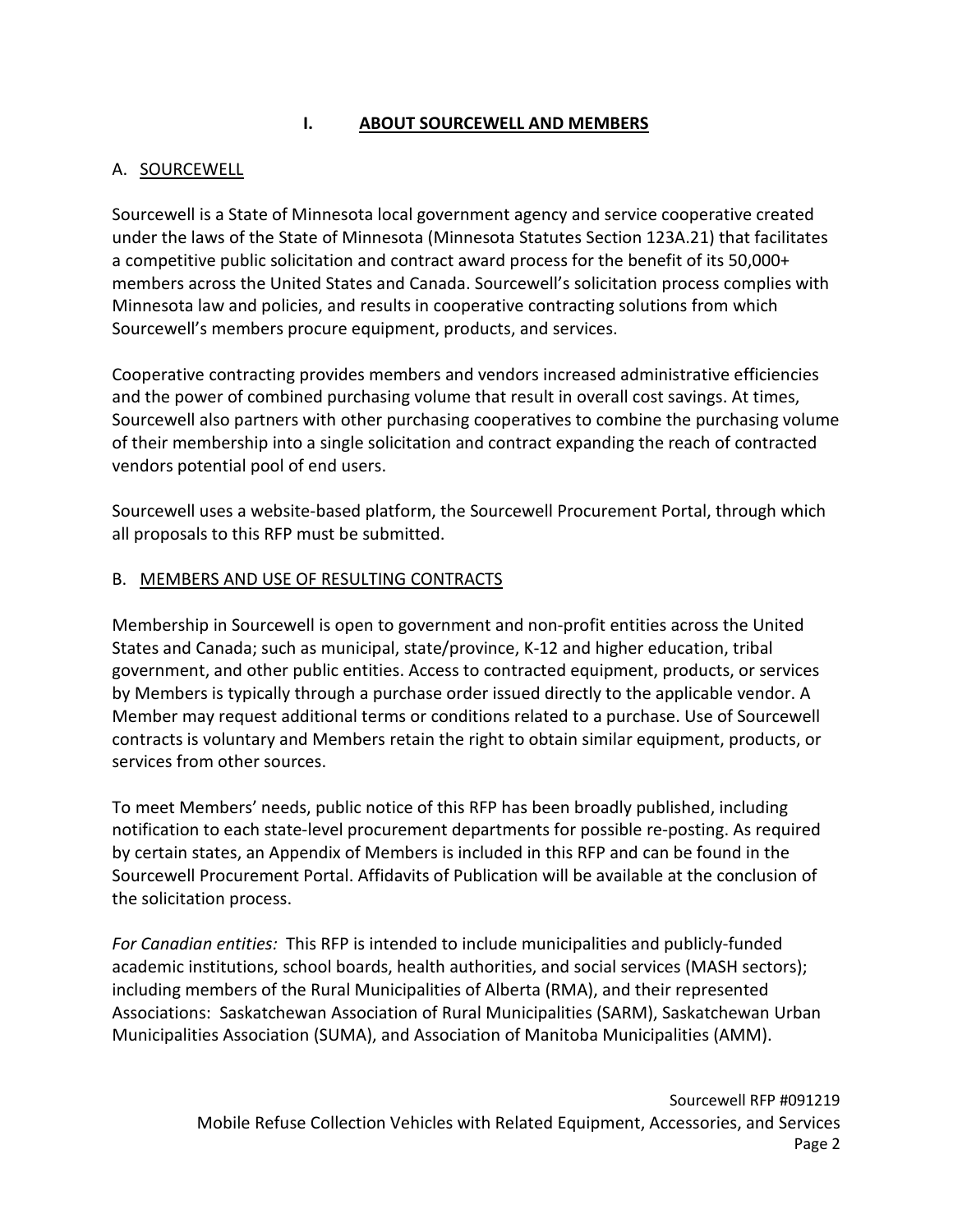# **II. EQUIPMENT, PRODUCTS, AND SERVICES**

## A. SOLUTIONS-BASED SOLICITATION

This RFP and contract award process is a solutions-based solicitation; meaning that Sourcewell is seeking equipment, products, or services that meet the general requirements of the scope of this RFP and that are commonly desired or are required by law or industry standards.

## B. REQUESTED EQUIPMENT, PRODUCTS, OR SERVICES

It is expected that Proposers offer a wide array of equipment, products, or services at lower prices and with better value than what they would ordinarily offer to a single government entity, a school district, or a regional cooperative.

- 1. Sourcewell is seeking proposals for Mobile Refuse Collection Vehicles with Related Equipment, Accessories, and Services, including, but not to be limited to:
	- a. Front-load, side-load, rear-load, and multi-compartment refuse vehicles, including hybrid or electric powered vehicles.

Proposer may elect to offer a product-only solution, a turn-key solution, or an alternative solution. Generally, a turn-key solution is most desirable to Sourcewell and its Members, however, it is not mandatory or required.

- 2. The primary focus of this solicitation is on mobile refuse collection vehicles. Proposers may offer related equipment, accessories and services to the extent that they are complementary to mobile refuse collection vehicles:
	- a. Technological, logistical or mechanical accessories primarily intended and designed to increase operator or vehicle safety and efficiency;
	- b. Preventative maintenance, maintenance, and repair services.
- 3. This solicitation should NOT be construed to include:
	- a. Chassis-only solutions;
	- b. Technology-only solutions;
	- c. Body or upfitting solutions for low speed vehicles; and
	- d. Refuse collection services.

This solicitation does not include those equipment, products, or services covered under categories included in contracts currently maintained by Sourcewell:

1. Solid Waste and Recycling Collection and Transport Equipment with Related Equipment, Supplies, and Accessories (Sourcewell RFP #041217)

Sourcewell RFP #091219 Mobile Refuse Collection Vehicles with Related Equipment, Accessories, and Services Page 3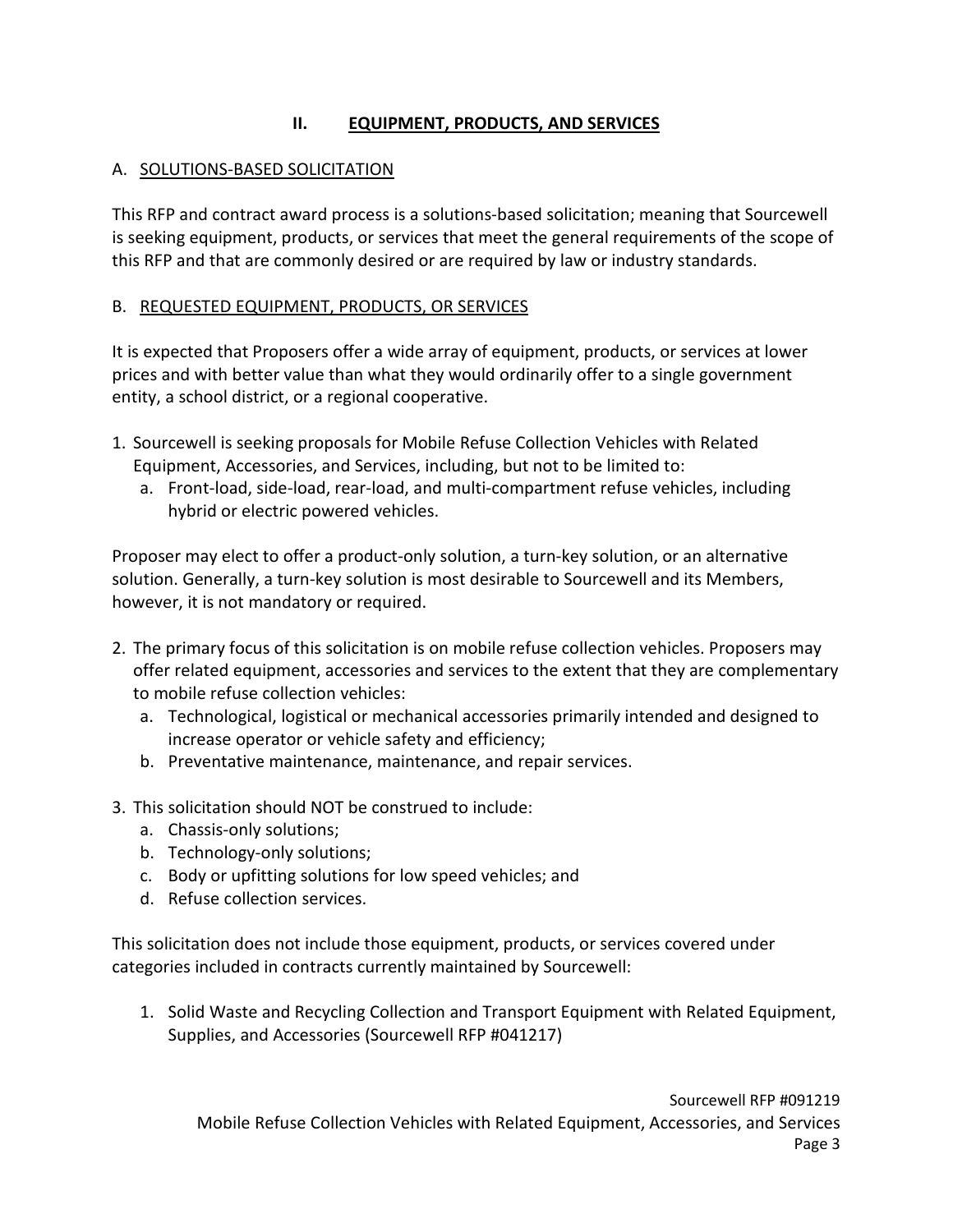- 2. Grounds Maintenance Equipment, Attachments, Accessories, and Related Services (Sourcewell RFP #062117)
- 3. Low Speed Vehicles, Medium Speed Vehicles, and Utility Vehicles, with Related Equipment, Accessories, and Supplies (Sourcewell RFP #051717)

Proposers may include related equipment, accessories, and services to the extent that these solutions are complementary to the equipment, products, or service(s) being proposed.

Generally, the solutions for Sourcewell Members are turn-key solutions, providing a combination of equipment, products and services, delivery, and installation to a properly operating status. However, equipment or products only solutions may be appropriate for situations where Sourcewell Members possess the ability, either in-house or through local third-party contractors, to properly install and bring to operation those equipment/products being proposed.

Sourcewell prefers vendors that provide a sole source of responsibility for the products and services provided under a resulting contract. If Proposer requires the use of dealers, resellers, or subcontractors to provide the products or services, the Proposal should address how the products or services will be provided to Members and describe the network of dealers, resellers, and/or subcontractors that will be available to serve Sourcewell Members under a resulting contract.

Sourcewell desires the broadest possible selection of products/equipment and services being proposed over the largest possible geographic area and to the largest possible cross-section of Sourcewell current and potential Members.

## C. REQUIREMENTS

It is expected that Proposers have knowledge of all applicable industry standards, laws, and regulations and possess an ability to market and distribute the equipment, products, or services to Members.

- 1. Safety Requirements. All items proposed must comply with current applicable safety or regulatory standards or codes.
- 2. Deviation from Industry Standard. Deviations from industry standards must be identified with an explanation of how the equipment, products, and services will provide equivalent function, coverage, performance, and/or related services.
- 3. New Equipment and Products. Proposed equipment and products must be for new, current model; however, Proposer may offer certain close-out equipment or products if it is specifically noted in the Pricing proposal.
- 4. Delivered and operational. Unless clearly noted in the Proposal, equipment and products must be delivered to the Member as operational.

Sourcewell RFP #091219 Mobile Refuse Collection Vehicles with Related Equipment, Accessories, and Services Page 4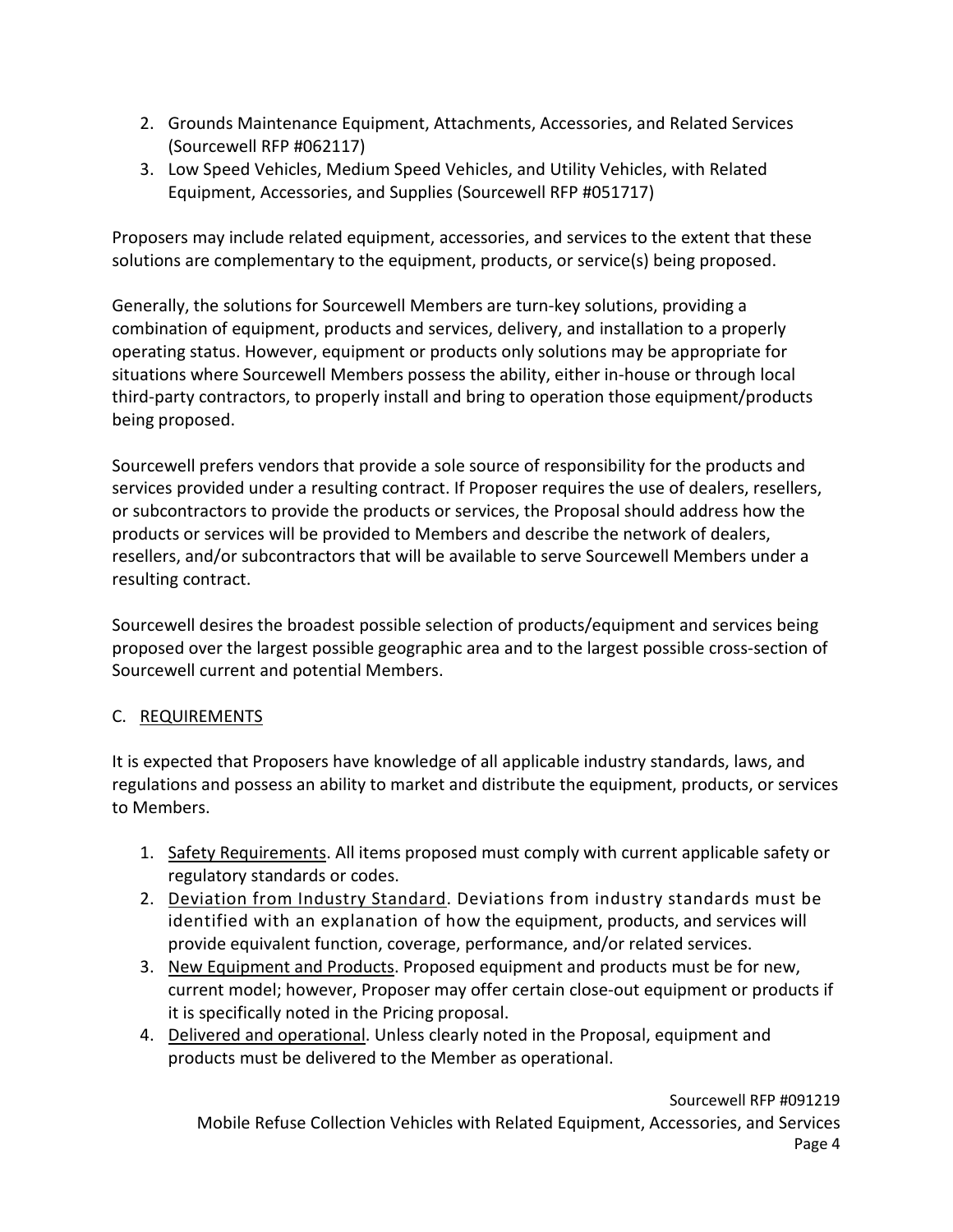5. Warranty. All equipment, products, supplies, and services must be covered by a warranty that is the industry standard or better.

# D. ANTICIPATED CONTRACT TERM

Sourcewell anticipates that the term of any resulting contract(s) will be four (4) years. An extension may be offered based on the best interests of Sourcewell and its members.

## E. ESTIMATED CONTRACT VALUE AND USAGE

Based on past volume of similar contracts, the estimated annual value of all transactions from contracts resulting from this RFP are anticipated to be USD \$90 Million; therefore, proposers are expected to propose volume pricing. Sourcewell anticipates considerable activity under the contract(s) awarded from this RFP; however, sales and sales volume from any resulting contract are not guaranteed.

## F. MARKETING PLAN

Proposer's sales force will be the primary source of communication with Members. The Proposer's Marketing Plan should demonstrate Proposer's ability to deploy a sales force or dealer network to Members, as well as Proposer's sales and service capabilities. It is expected that Proposer will promote and market any contract award.

# G. ADDITIONAL CONSIDERATIONS

- 1. Contracts will be awarded to Proposers able to best meet the need of Members. Proposers should submit their complete line of equipment, products, or services that are applicable to the scope of this RFP.
- 2. Proposers should include all relevant information in its proposal. Sourcewell cannot consider information that is not provided in the Proposal. Sourcewell reserves the right to verify Proposer's information and may request clarification from a Proposer, including samples of the proposed equipment or products.
- 3. Depending upon the responses received in a given category, Sourcewell may need to organize responses into subcategories in order to provide the broadest coverage of the requested equipment, products, or services to Members. Awards may be based on a subcategory.
- 4. A Proposer's documented negative past performance with Sourcewell or its Members occurring under a previously awarded Sourcewell contract may be considered in the evaluation of a proposal.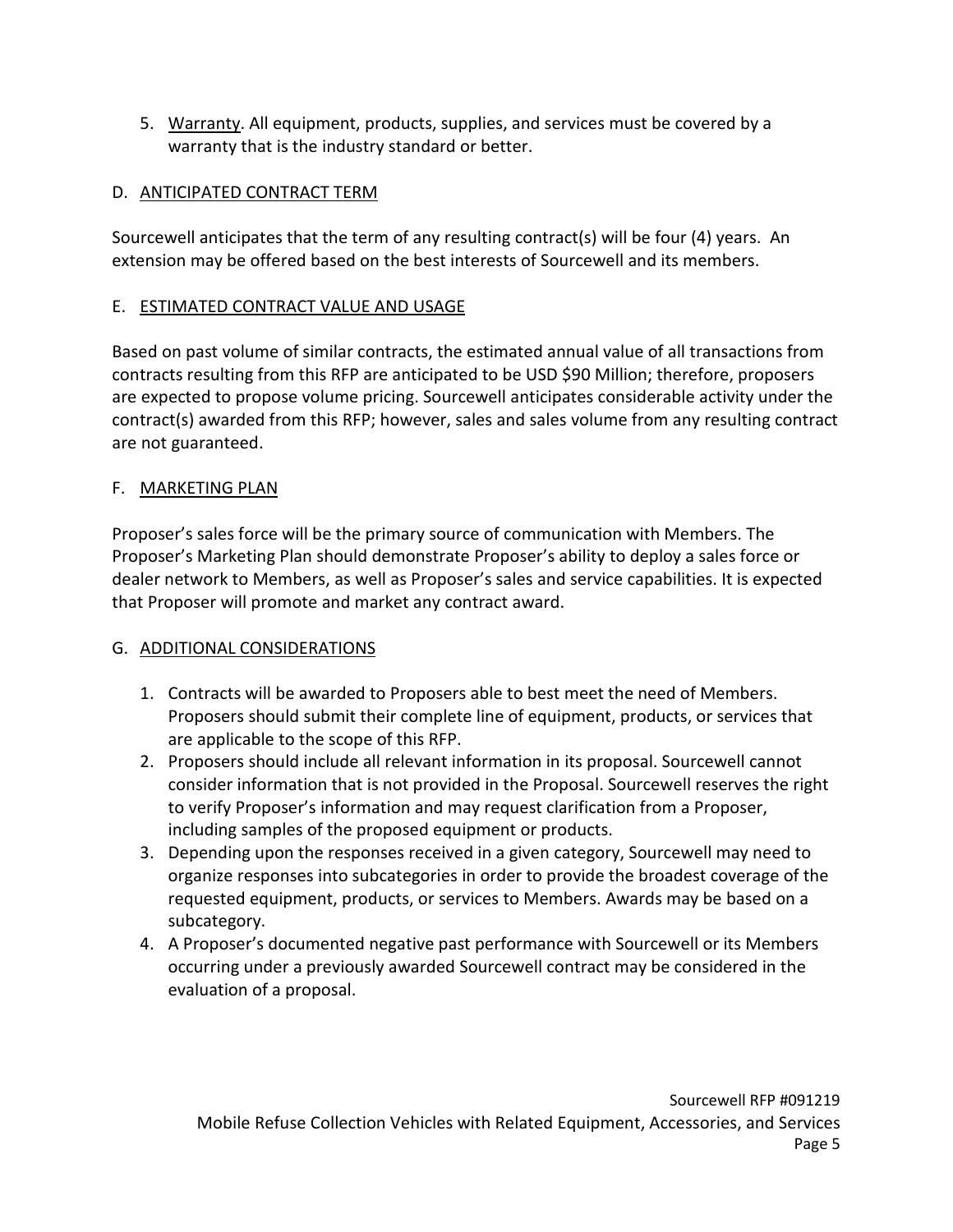## **II. PRICING**

#### A. REQUIREMENTS

All proposed pricing must be:

- 1. Either Line-Item Pricing or Percentage Discount from Catalog Pricing, or a combination of these:
	- a. **Line-item Pricing** is pricing based on each individual product or services**.** Each line must indicate the Vendor's published "List Price," as well as the "Contract Price."
	- b. **Percentage Discount from Catalog or Category** is based on a percentage discount from a catalog or list price, defined as a published Manufacturer's Suggested Retail Price (MSRP) for the products or services. Individualized percentage discounts can be applied to any number of defined product groupings. Proposers will be responsible for providing and maintaining current published MSRP with Sourcewell, and this pricing must be included in its proposal and provided throughout the term of any Contract resulting from this RFP.
- 2. The Proposer's ceiling price (Ceiling price means that the proposed pricing will be considered as the highest price for which equipment, products, or services may be billed to a Member). However, it is permissible for vendors to sell at a price that is lower than the contracted price;
- 3. Stated in U.S., and Canadian dollars for Proposers intending to sell in Canada (as applicable); and
- 4. Clearly understood, complete, and fully describe the total cost of acquisition (e.g., the cost of the proposed equipment, products, and services delivered and operational for its intended purpose in the Member's location).

Proposers should clearly identify any costs that are NOT included in the proposed product or service pricing. This may include items such as installation, set up, mandatory training, or initial inspection. Include identification of any parties that impose such costs and their relationship to the Proposer. Additionally, Proposers should clearly describe any unique distribution and/or delivery methods or options offered in the Proposal.

## B. ADMINISTRATIVE FEES

Proposers are expected to pay to Sourcewell an administrative fee in exchange for Sourcewell facilitating the resulting contracts. The administrative fee is normally calculated as a percentage of the total sales to Members for all contracted equipment, products, or services made during a calendar quarter, and is typically one percent (1%) to two percent (2%). In some categories, a flat fee may be an acceptable alternative.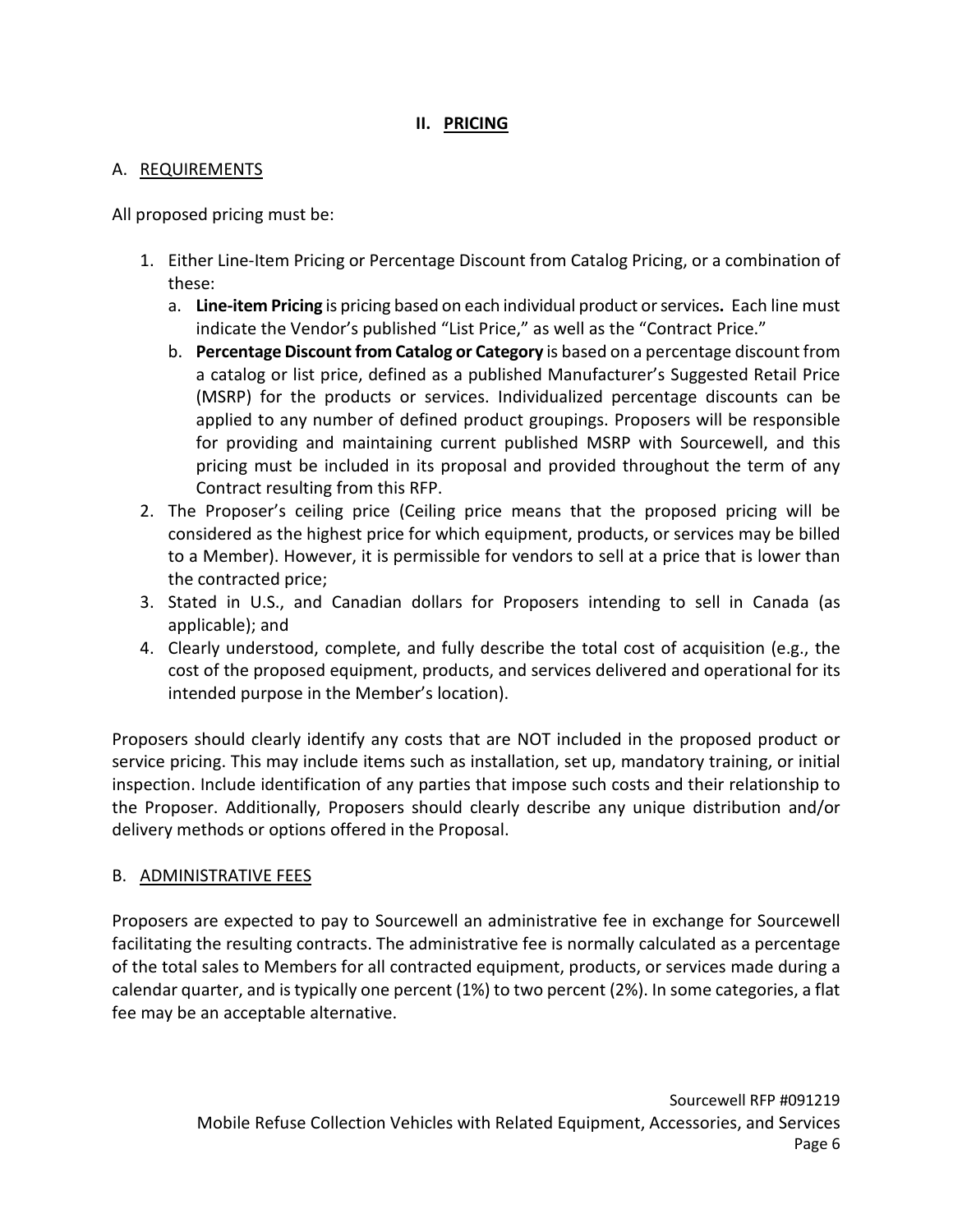## **III. CONTRACT**

Proposers awarded a contract will be required to execute a contract with Sourcewell. Only those modifications the Proposer indicates in its proposal will be available for discussion. Much of the language in the Contract reflects Minnesota legal requirements and cannot be altered. Numerous and/or onerous exceptions that contradict Minnesota law may result in a proposal being disqualified from further review and evaluation.

To request a modification to the Contract terms, conditions, or specifications, a Proposer must complete and submit an Exceptions to Terms, Conditions, or Specifications Form, with all requested modifications, through the Sourcewell Procurement Portal at the time of submitting the Proposer's response.

## **IV. RFP PROCESS**

## A. PRE-PROPOSAL CONFERENCE

Sourcewell will hold an optional, non-mandatory pre-proposal conference via webcast on the date and time noted on page one of this RFP and on the Sourcewell Procurement Portal. The purpose of this conference is to allow potential Proposers to ask questions regarding this RFP and Sourcewell's competitive contracting process. Information about the webcast will be sent to all entities that requested a copy of this RFP through the Sourcewell Procurement Portal. Pre-proposal conference attendance is optional.

#### B. QUESTIONS REGARDING THIS RFP AND ORAL COMMUNICATION

Questions regarding this RFP must be submitted through the Sourcewell Procurement Portal. The deadline for submission of questions is found in the Solicitation Schedule and on the Sourcewell Procurement Portal. Answers to questions will be issued through an addendum to this RFP. Repetitive questions will be summarized into a single answer and identifying information will be removed from the submitted questions.

All questions, whether specific to a Proposer or generally related to the RFP, must be submitted using this process. Do not contact individual Sourcewell staff to ask questions or request information as this may disqualify the Proposer from responding to this RFP. Sourcewell will not respond to questions submitted after the deadline.

## C. ADDENDA

Sourcewell may modify this RFP at any time prior to the proposal due date by issuing an addendum. Addenda issued by Sourcewell become a part of the RFP and will be delivered to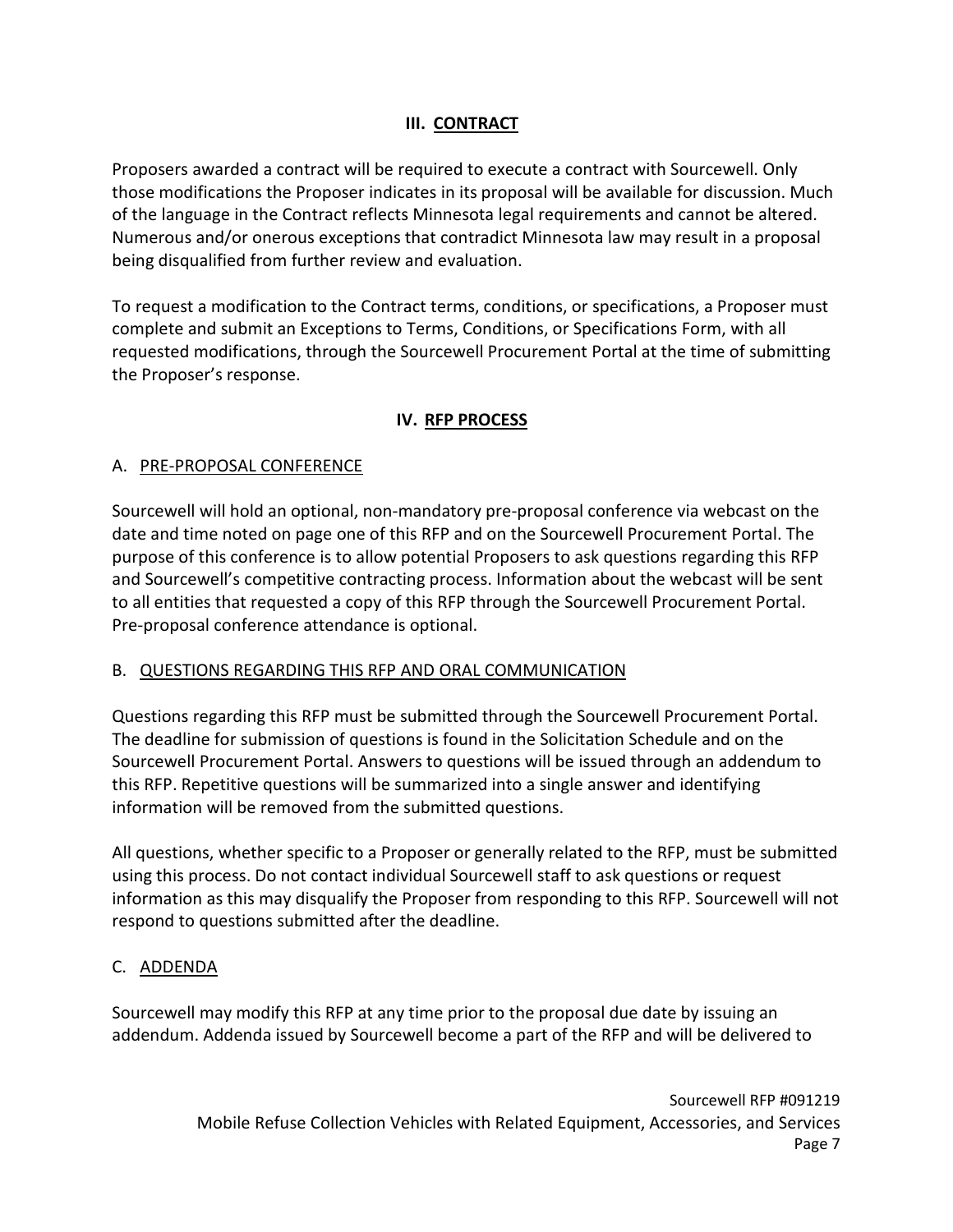potential Proposers through the Sourcewell Procurement Portal. Sourcewell accepts no liability in connection with the delivery of any addenda.

Before a proposal will be accepted through the Sourcewell Procurement Portal, all addenda, if any, must be acknowledged by the Proposer by checking the box for each addendum. It is the responsibility of the Proposer to check for any addenda that may have been issued up to the time for solicitation closing.

If an addendum is issued after a Proposer submitted its proposal, the Sourcewell Procurement Portal will WITHDRAW the submission and change the Proposer's proposal status to INCOMPLETE. The Proposer can view this status change in the "MY BIDS" section of the Sourcewell Procurement Portal Vendor Account. The Proposer is solely responsible to:

- i) make any required adjustments to its proposal;
- ii) acknowledge the addenda; and
- iii) Ensure the re-submitted proposal is RECEIVED through the Sourcewell Procurement Portal no later than the closing time and date shown in the Solicitation Schedule.

## D. PROPOSAL SUBMISSION

Proposer's complete proposal must be submitted through the Sourcewell Procurement Portal no later than the date and time specified in the Solicitation Schedule. Any other form of proposal submission, whether electronic, paper, or otherwise, will not be considered by Sourcewell. **Only complete proposals that are timely submitted through the Sourcewell Procurement Portal will be considered. Late proposals will not be considered.** It is the Proposer's sole responsibility to ensure that the proposal is received on time.

All proposals must be received through the Sourcewell Procurement Portal no later than the Proposal Due Date and time noted in the Solicitation Schedule above. It is recommended that Proposers allow sufficient time to upload the proposal and to resolve any issues that may arise. The closing time and date is determined by the Sourcewell Procurement Portal web clock.

In the event of problems with the Sourcewell Procurement Portal, follow the instructions for technical support posted in the portal. It may take up to twenty-four (24) hours to respond to certain issues.

Upon successful submission of a proposal, the Portal will automatically generate a confirmation email to the Proposer. If the Proposer does not receive a confirmation email, contact Sourcewell's support provider at [support@bidsandtenders.ca.](mailto:support@bidsandtenders.ca)

To ensure receipt of the latest information and updates via email regarding this solicitation, or if the Proposer has obtained this solicitation document from a third party, the onus is on the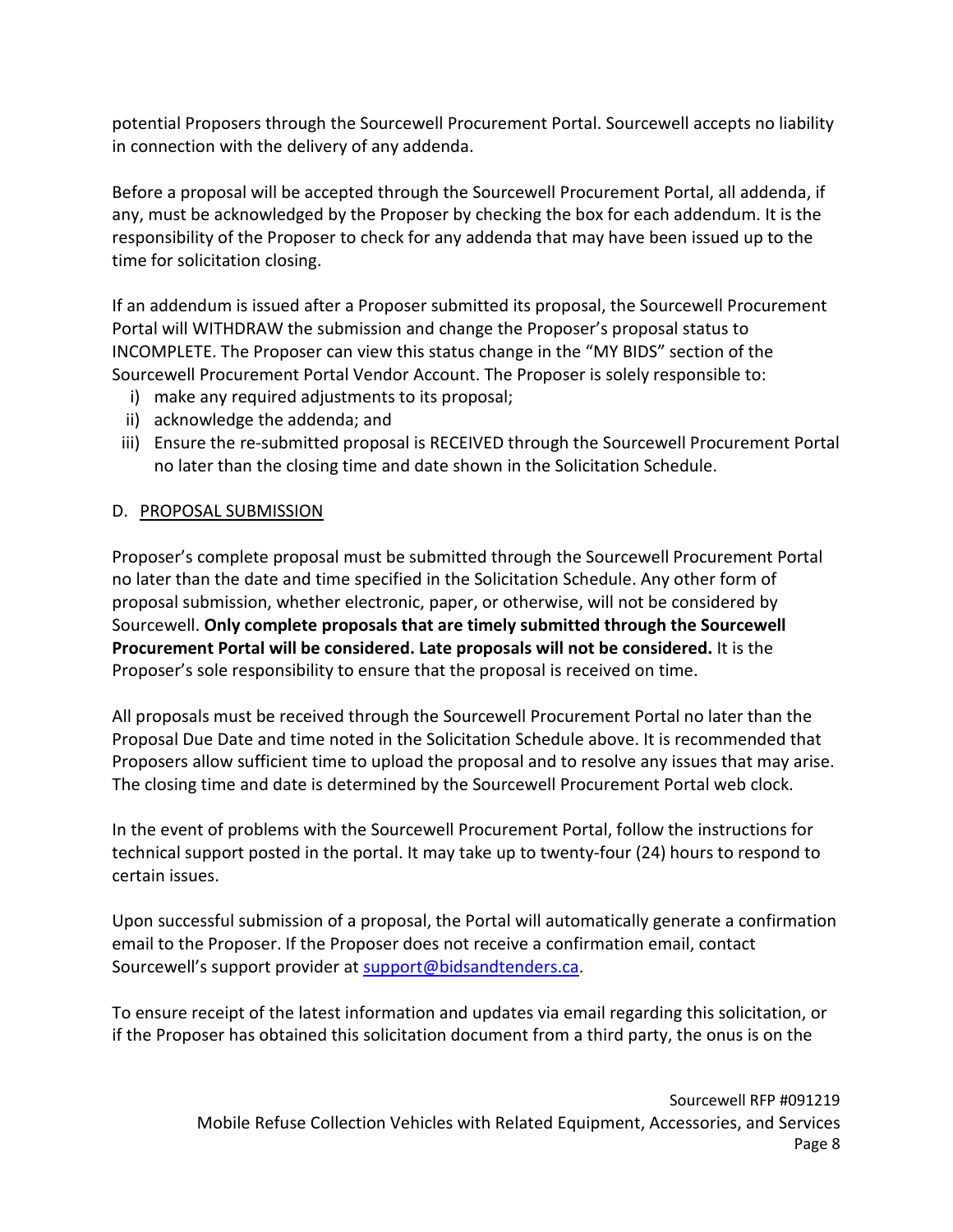Proposer to create a Sourcewell Procurement Portal Vendor Account and register for this solicitation opportunity.

All proposals must be acknowledged digitally by an authorized representative of the Proposer attesting that the information contained in in the proposal is true and accurate. By submitting a proposal, Proposer warrants that the information provided is true, correct, and reliable for purposes of evaluation for potential contract award. The submission of inaccurate, misleading, or false information is grounds for disqualification from a contract award and may subject the Proposer to remedies available by law.

## E. GENERAL PROPOSAL REQUIREMENTS

Proposals must be:

- In substantial compliance with the requirements of this RFP or it will be considered nonresponsive and be rejected.
- Complete. A proposal will be rejected if it is conditional or incomplete.
- Submitted in English.
- Valid and irrevocable for ninety (90) days following the Proposal Due Date.

Any and all costs incurred in responding to this RFP will be borne by the Proposer.

#### F. PROPOSAL WITHDRAWAL

Prior to the proposal deadline, a Proposer may withdraw its proposal.

#### G. OPENING

The Opening of Proposals will be conducted electronically through the Sourcewell Procurement Portal. A list of all Proposers will be made publicly available in the Sourcewell Procurement Portal after the Proposal Due Date, but no later than the Opening time listed in the Solicitation Schedule.

To view the list of Proposers, verify that the Sourcewell Procurement Portal opportunities list search is set to "All" or "Closed." The solicitation status will automatically change to "Closed" after the Proposal Due Date and Time.

## **V. EVALUATION AND AWARD**

## A. EVALUATION

It is the intent of Sourcewell to award one or more contracts to responsive and responsible Proposer(s) offering the best overall quality, selection of equipment, products, and services,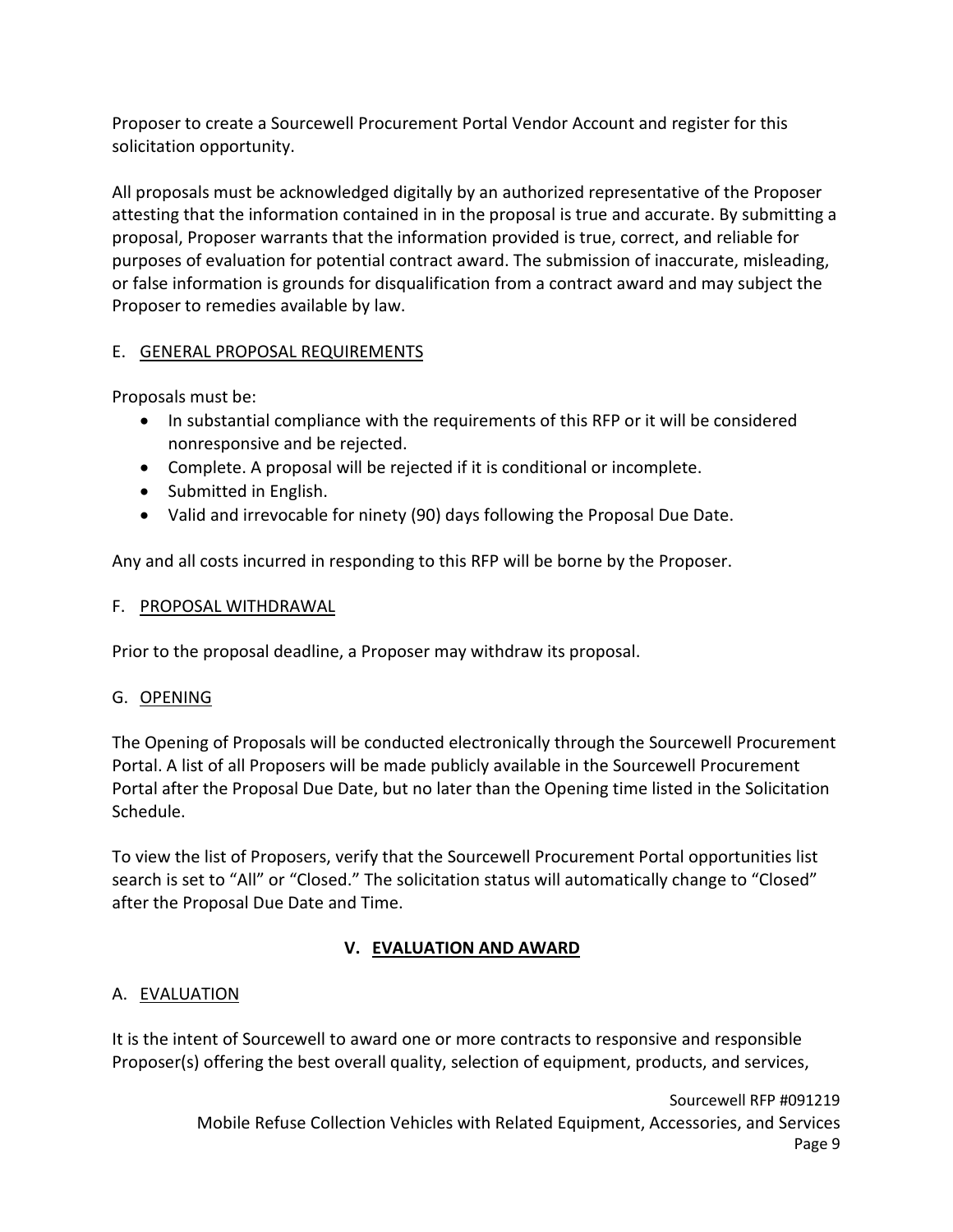and price that meet the commonly requested specifications of Sourcewell and its Members. The award(s) will be limited to the number of offerors that Sourcewell determines is necessary to meet the needs of Sourcewell members. Factors to be considered in determining the number of contracts to be awarded in any category may include the following:

- The number of and geographic location of:
	- o Proposers necessary to offer a comprehensive selection of equipment, products, or services for Members' use.
	- o A Proposer's sales and service network to assure availability of product supply and coverage to meet Members' anticipated needs.
- Total evaluation scores.
- The attributes of Proposers, and their equipment, products, or services, to assist Members achieve environmental and social requirements, preferences, and goals. Information submitted as part of a proposal should be as specific as possible when responding to the RFP. Do not assume Sourcewell's knowledge about a specific vendor or product.

## B. AWARD(S)

Award(s) will be made to the Proposer(s) whose proposal conforms to all conditions and requirements of the RFP, and consistent with the award criteria defined in this RFP.

Sourcewell may request written clarification of a proposal at any time during the evaluation process.

Proposal evaluation will be based on the following scoring criteria and the Sourcewell Evaluator Scoring Guide (available in the Sourcewell Procurement Portal):

| <b>TOTAL POINTS</b>                                           | 1000 |
|---------------------------------------------------------------|------|
| Pricing                                                       | 400  |
| Depth and Breadth of Offered Equipment, Products, or Services |      |
| Warranty                                                      | 50   |
| Value Added Attributes                                        | 75   |
| <b>Marketing Plan</b>                                         | 50   |
| Ability to Sell and Deliver Service                           |      |
| <b>Financial Viability and Marketplace Success</b>            |      |
| Conformance to RFP Requirements                               |      |

## C. PROTESTS OF AWARDS

Any protest made under this RFP by a Proposer must be in writing, addressed to Sourcewell's Executive Director, and delivered to the Sourcewell office located at 202 12th Street NE, P.O. Box 219, Staples, MN 56479. The protest must be received no later than ten (10) calendar days'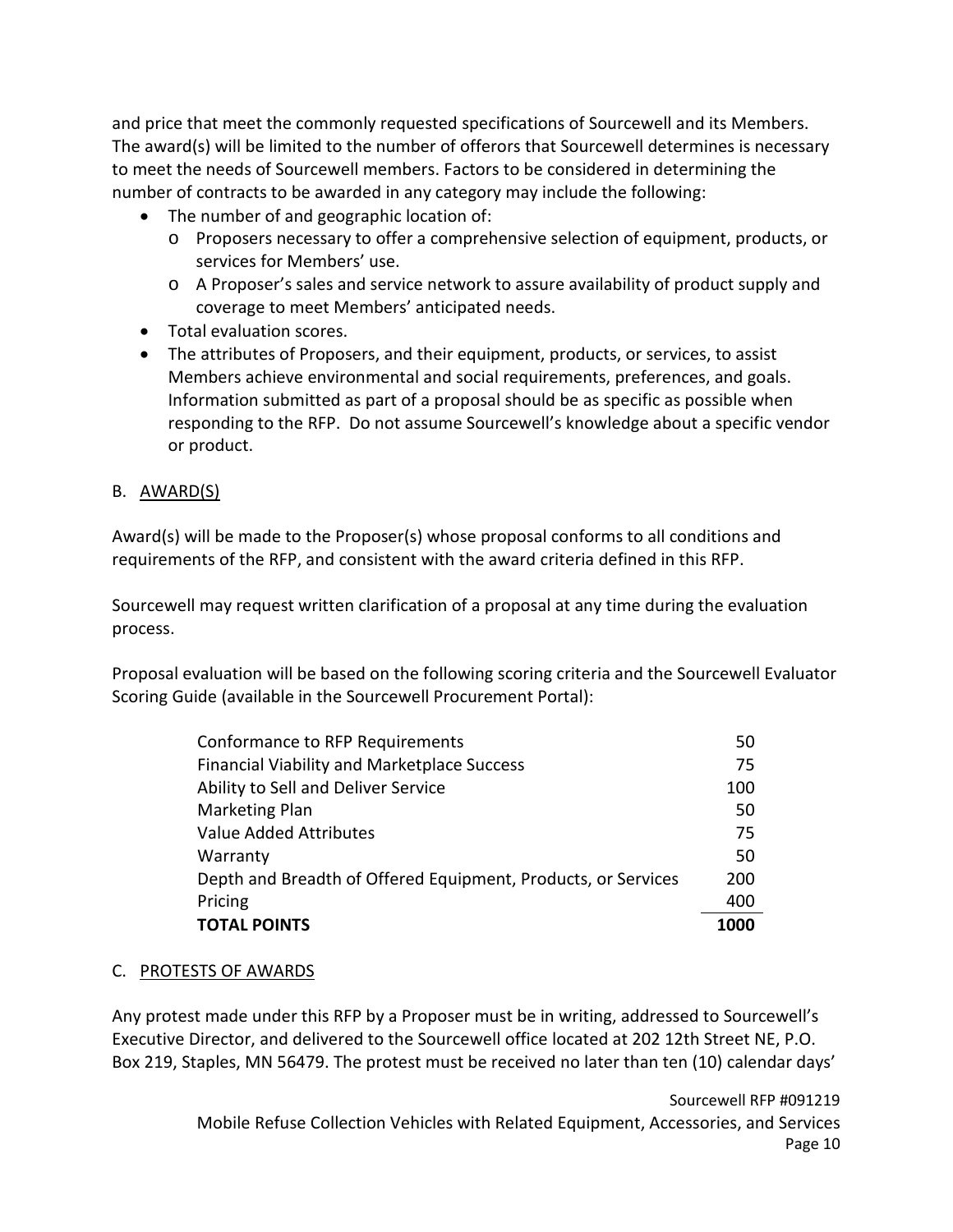following Sourcewell's notice of contract award(s) or non-award and must be time stamped by Sourcewell no later than 4:30 p.m., Central Time.

A protest must include the following items:

- The name, address, and telephone number of the protester;
- The original signature of the protester or its representative;
- Identification of the solicitation by RFP number;
- A precise statement of the relevant facts;
- Identification of the issues to be resolved;
- Identification of the legal or factual basis;
- Any additional supporting documentation; and
- Protest bond in the amount of \$20,000.

Protests that do not address these elements will not be reviewed.

# D. RIGHTS RESERVED

This RFP does not commit Sourcewell to award any contract and a proposal may be rejected if it is nonresponsive, conditional, incomplete, conflicting, or misleading. Proposals that contain false statements or do not support an attribute or condition stated by the Proposer may be rejected.

Sourcewell reserves the right to:

- Modify or cancel this RFP at any time;
- Reject any and all proposals received;
- Reject proposals that do not comply with the provisions of this RFP;
- Select, for contracts or for discussion, a proposal other than that with the lowest cost;
- Waive or modify any informalities, irregularities, or inconsistencies in the proposals received;
- Discuss any aspect of the proposal with any Proposer and negotiate with more than one Proposer;
- Award a contract if only one responsive proposal is received if it is in the best interest of Members; and
- Award a contract to one or more Proposers if it is in the best interest of Members.

# E. DISPOSITION OF PROPOSALS

All materials submitted in response to this RFP will become property of Sourcewell and will become public record in accordance with Minnesota Statutes Section 13.591, after negotiations are complete. Sourcewell determines that negotiations are complete upon execution of the resulting contract. If the Proposer submits information in response to this RFP that it believes to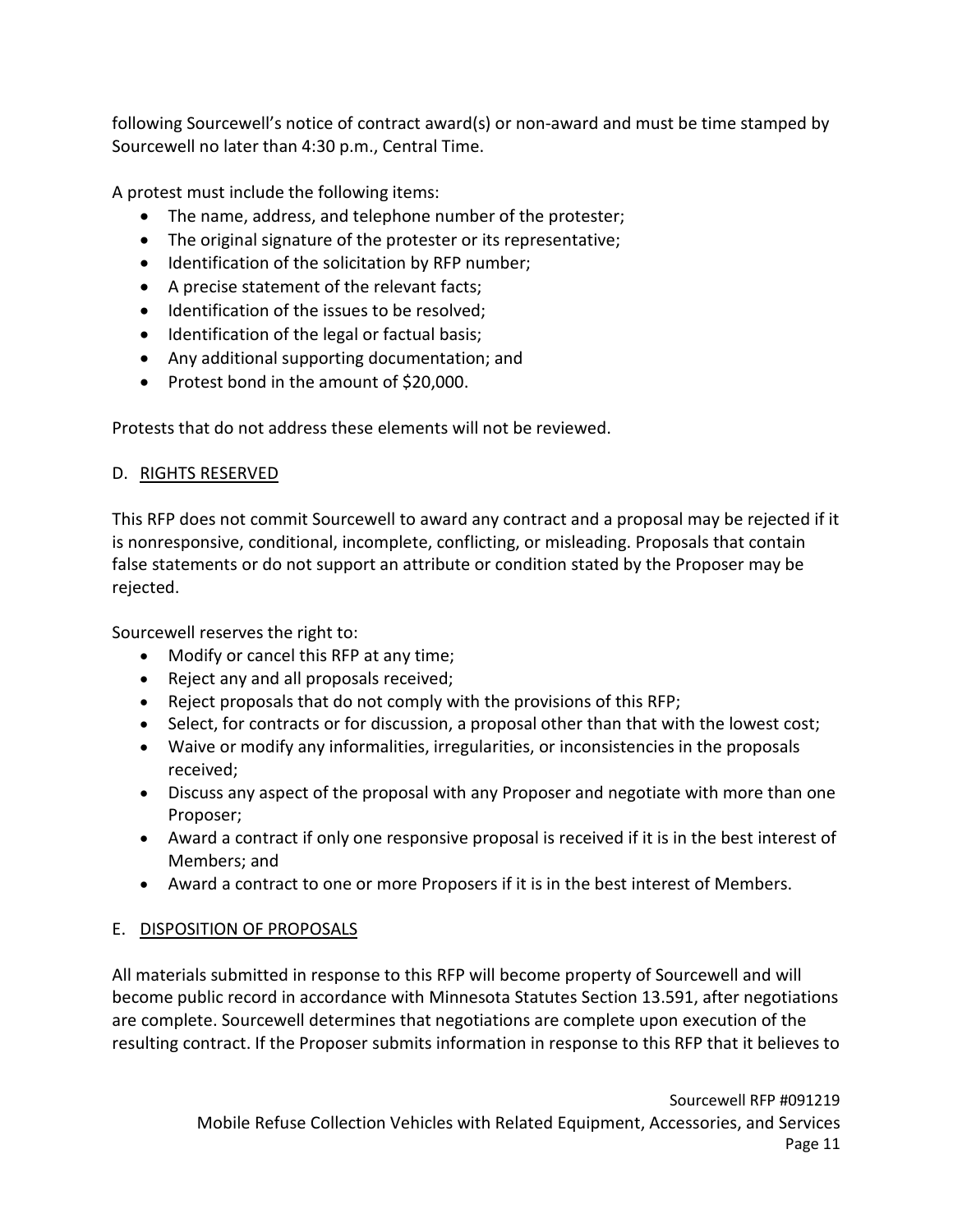be trade secret materials, as defined by the Minnesota Government Data Practices Act, Minnesota Statutes Section 13.37, the Proposer must:

- Clearly mark all trade secret materials in its proposal at the time the proposal is submitted;
- Include a statement with its proposal justifying the trade secret designation for each item; and
- Defend any action seeking release of the materials it believes to be trade secret, and indemnify and hold harmless Sourcewell, its agents and employees, from any judgments or damages awarded against Sourcewell in favor of the party requesting the materials, and any and all costs connected with that defense. This indemnification survives Sourcewell's award of a contract. In submitting a proposal to this RFP, the Proposer agrees that this indemnification survives as long as the trade secret materials are in possession of Sourcewell.

Sourcewell will not consider the prices submitted by the Proposer to be proprietary or trade secret materials. Financial information provided by a Proposer is not considered trade secret under the statutory definition.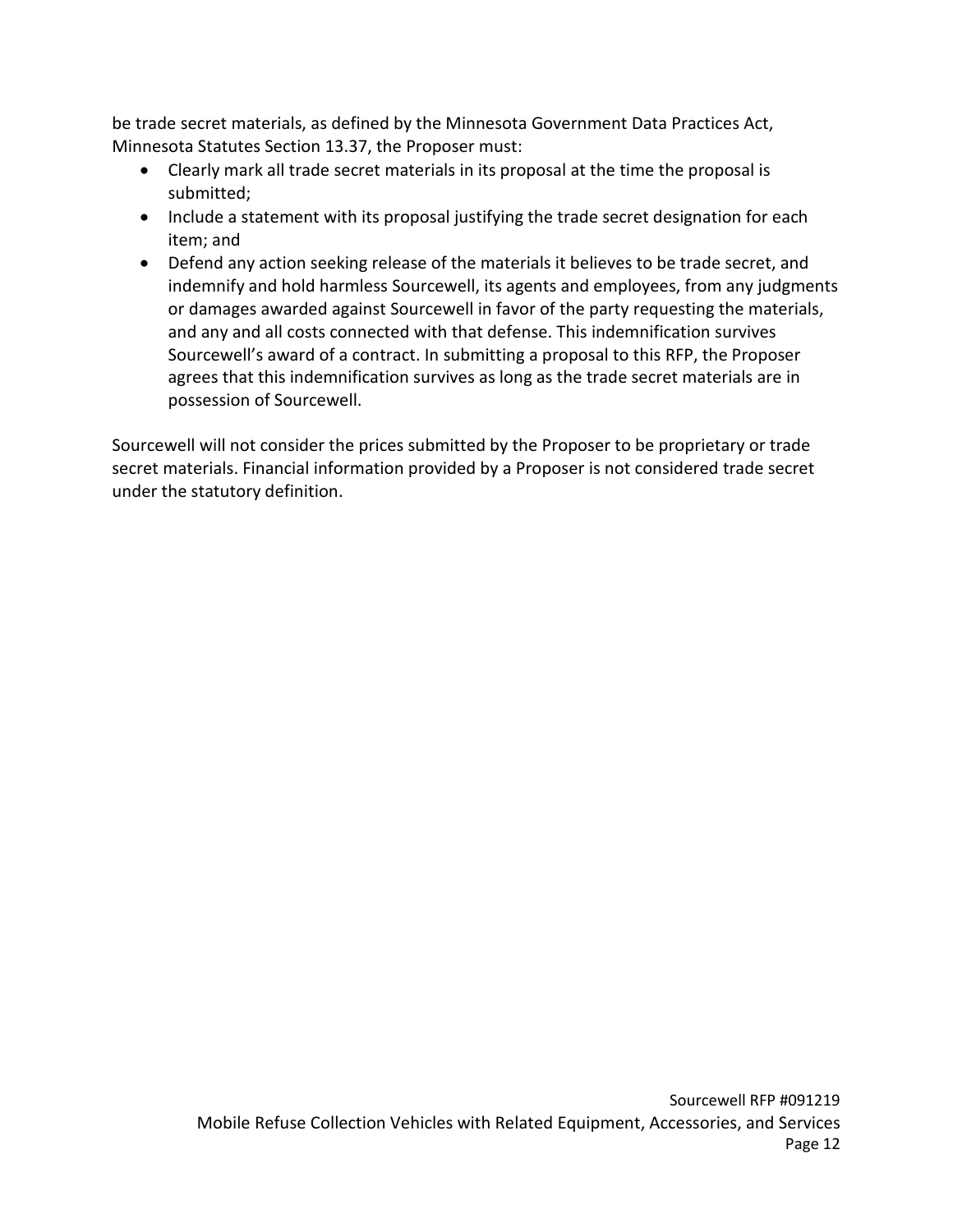

#### 8/9/2019

Addendum No. 1 Solicitation Number: RFP 091219 Solicitation Name: Mobile Refuse Collection Vehicles with Related Equipment, Accessories, and Services

Consider the following Questions and Answers to be part of the above-titled solicitation documents. The remainder of the documents remain unchanged.

## **Question 1:**

Is it possible to include video hyperlinks, image files, or customer testimonial documentation when responding in the Portal?

## **Answer 1:**

All relevant information should be included in the proposal (RFP Section II., G.). It is left to the discretion of each proposer to determine the method it deems best suited to submit its relevant information in a timely fashion through the Sourcewell Procurement Portal.

End of Addendum

Acknowledgement of this Addendum to RFP 091219 distributed via email and posted to the Sourcewell Procurement Portal on 8/9/2019, is required at the time of proposal submittal.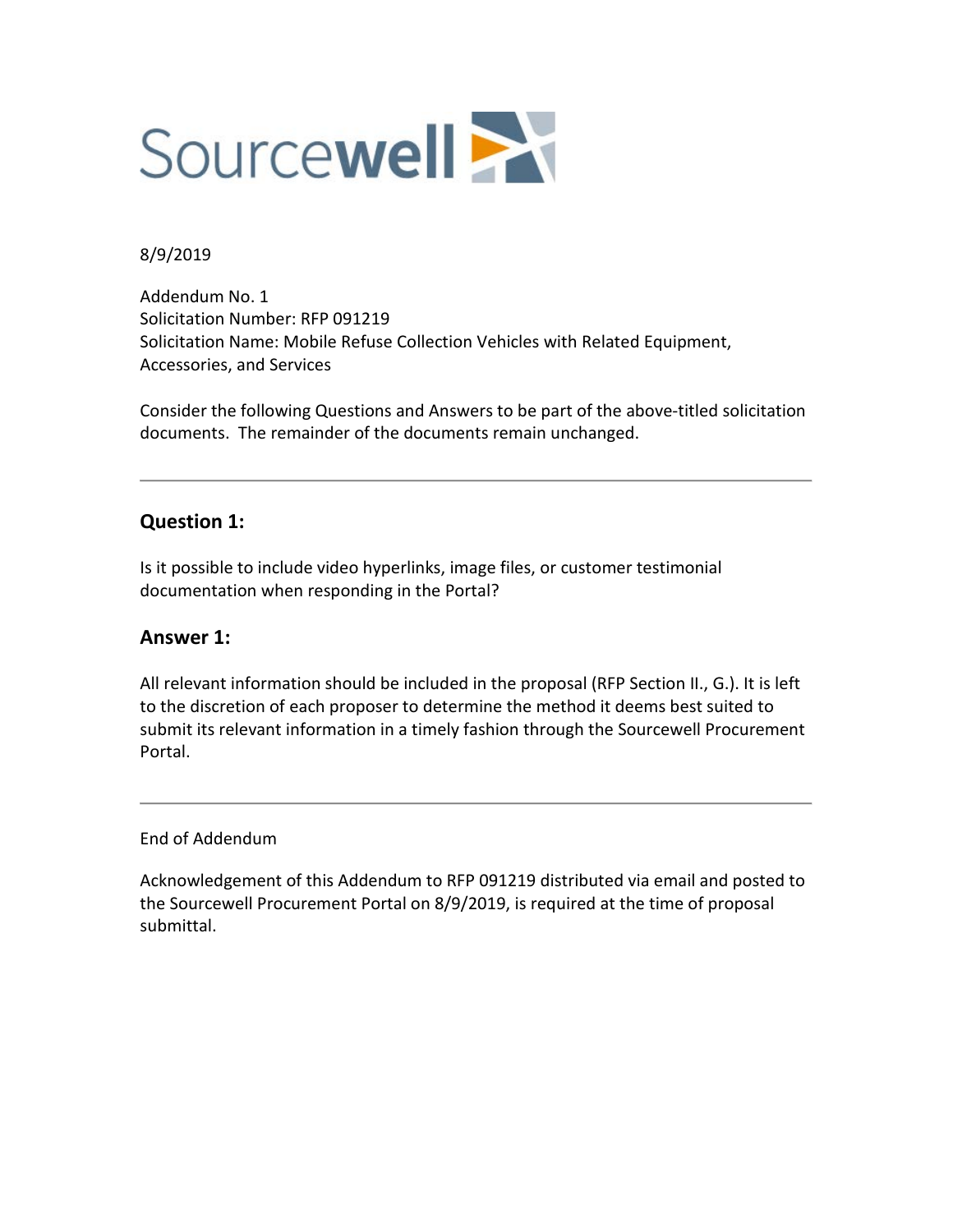

#### 8/16/2019

Addendum No. 2 Solicitation Number: RFP 091219 Solicitation Name: Mobile Refuse Collection Vehicles with Related Equipment, Accessories, and Services

Consider the following Questions and Answers to be part of the above-titled solicitation documents. The remainder of the documents remain unchanged.

# **Question 1:**

In what format will the proposal be reviewed by the committee? Will it be a printed out of the Sourcewell Procurement Portal or will it be reviewed online?

## **Answer 1:**

All proposals must be submitted through the Sourcewell Procurement Portal. The evaluation committee has access to each proposal in a variety of formats through the Portal, any or all of which may be utilized in the discretion of the evaluation committee and its members.

#### End of Addendum

Acknowledgement of this Addendum to RFP 091219 distributed via email and posted to the Sourcewell Procurement Portal on 8/16/2019, is required at the time of proposal submittal.